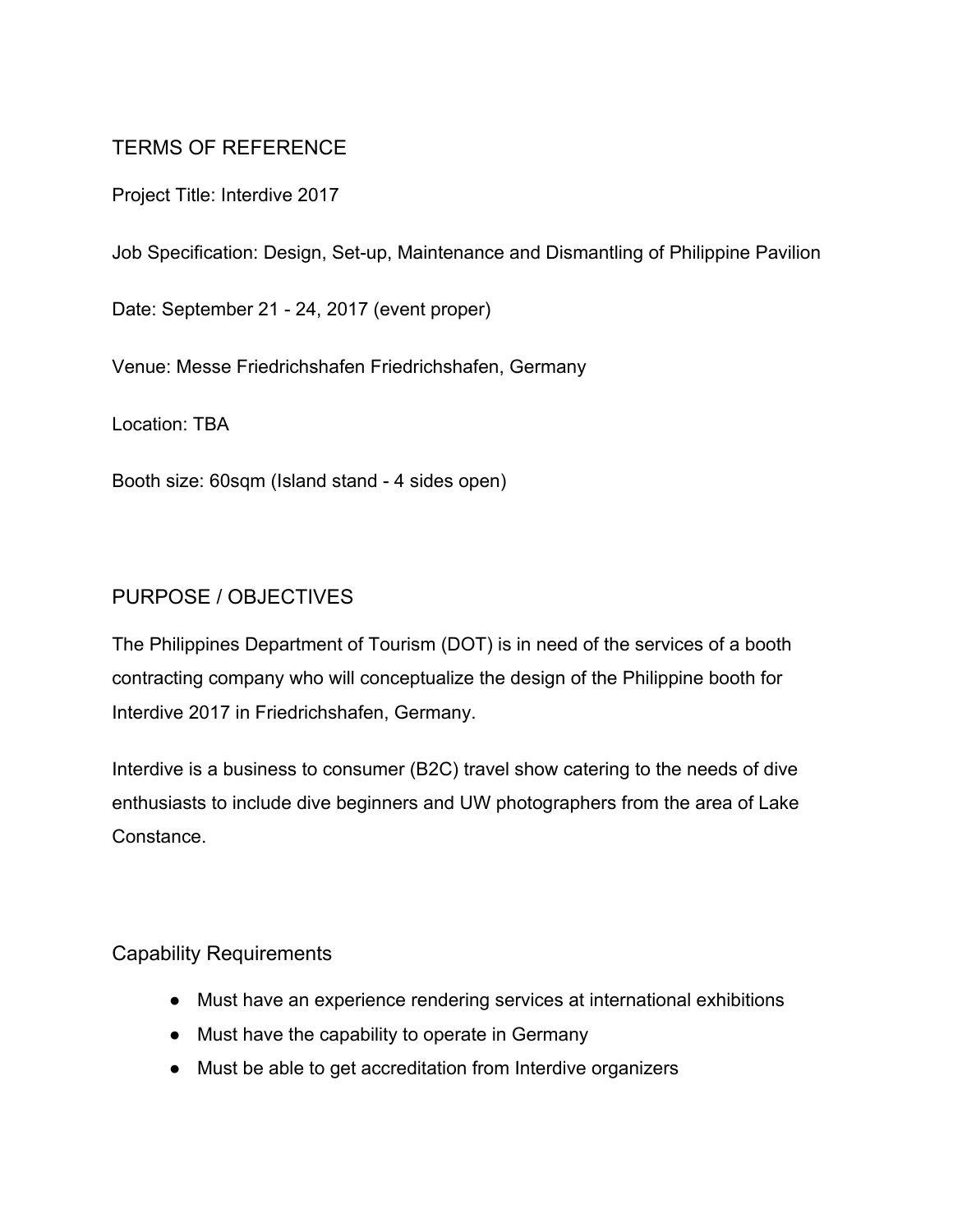- Must be accredited by the exhibition center, Friedrichshafen Messe
- Must have a dedicated team who will focus on the design and set-up of the Philippine booth
- Must have the capability to invest, coordinate shipment to Interdive site, assemble and install AV equipment, and furniture accent pieces for the Philippine booth

## Philippine Booth Design Objectives

- Generate a positive name recall of the Philippine tourism brand and boost dive enthusiast to visit the Philippine dive destinations
- Create an atmosphere that reflects the Philippines as the global center of marine diversity;
- Create a highly functional, interactive and visually appealing area for the provision of the Philippine tourism information, product updates, audio-visual presentations, table-top business meetings, and other promotional activation.
- Highlight the features Philippine dive destinations with focus on Tubbataha Reef, Batangas, Cebu, Bohol and Davao.

### Scope of Work / Deliverables

The Philippines Department of Tourism requires a package of services for the following:

- 1. Philippine booth design a functional booth that will accommodate ten (10) exhibitors and showcase the Philippines' top dive destinations, incorporating the design pegs to be supplied by the DOT
- 2. Design and construct space that will accommodate the following:
	- 51" LED TV with USB port or built in video player that will project Philippine tourism videos and images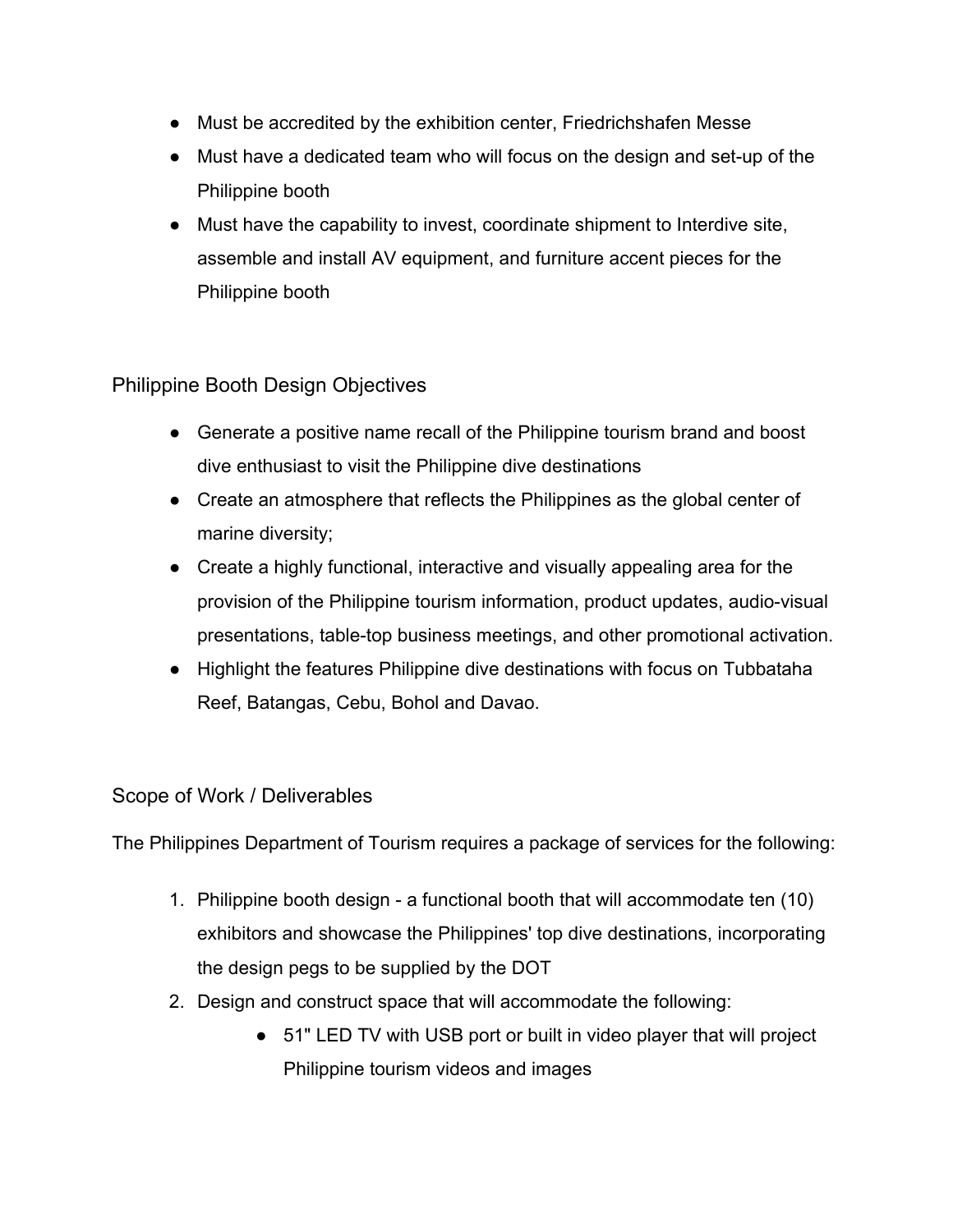- Ten (10) Philippine exhibitors
- Information counter
- Reception area
- Storage area
- Kitchen with small dining area for the PHL delegation

### Specific Stand Requirements

- 1. Provide individual company workstations or negotiating tables with 3 chairs for each Philippine exhibitor. It must have the following:
	- One table
	- Lockable storage cabinet (may be part of the design of the table)
	- Individual electric outlets (3 sockets each)
	- Company name and logo
- 2. Reception area which can comfortably accommodate four (4) guests at a time and should have the following:
	- Furniture and fixtures, featuring modern and contemporary designs
	- Fresh plants and flowers
	- Electrical outlets
- 3. One information counter which can accommodate at 3 persons at a time and should have the following:
	- Appropriate visuals (backlighted) and accessories
	- Electrical outlet
	- Brochure rack
	- 3 chairs
	- Exhibitor directory
- 4. Storage room where PHL delegation can keep their materials and should have the following:
	- Storage shelves
	- Lockers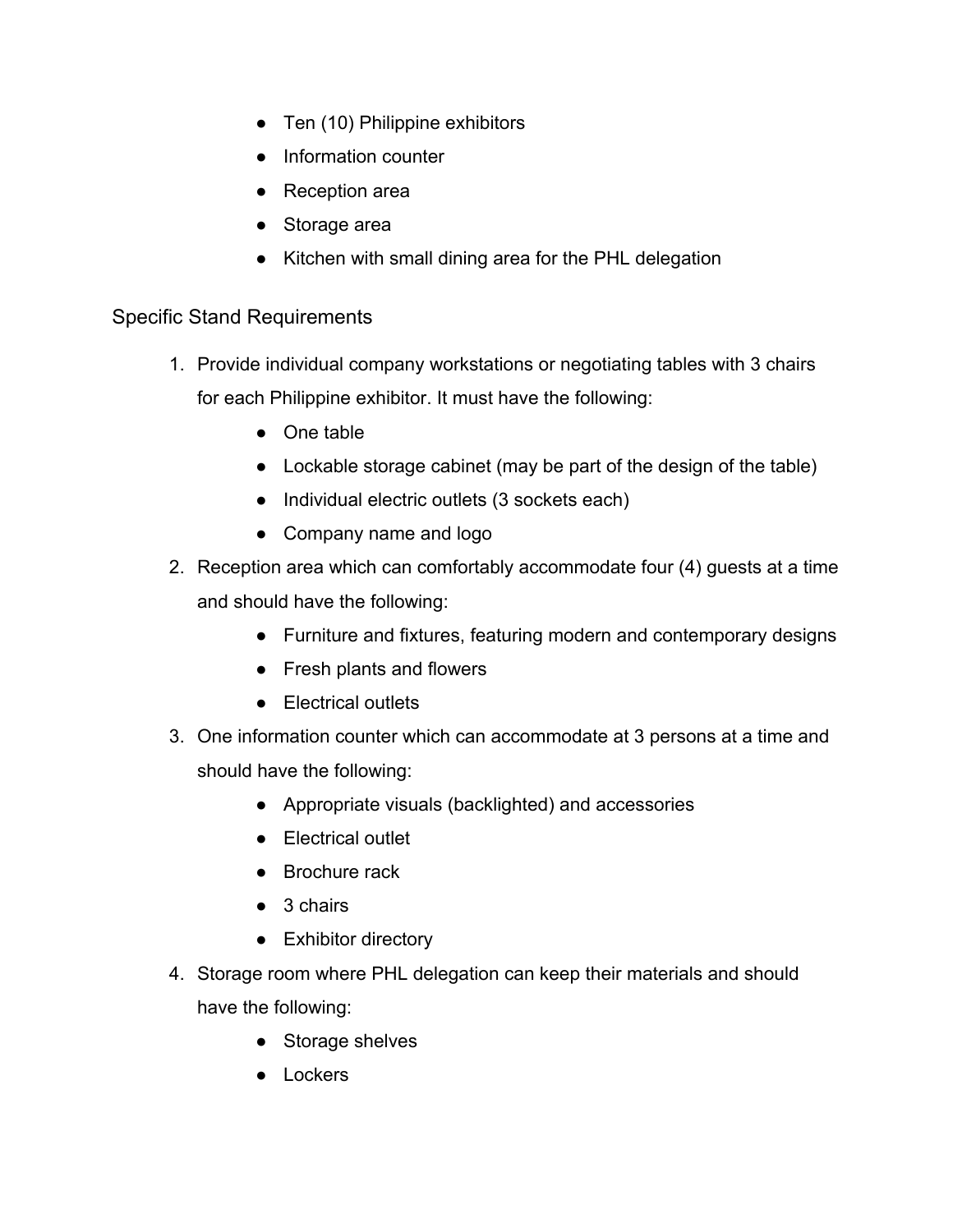- Coat hangers
- Mini-kitchen with sink and running water
- Small dining area
- Half-length mirror
- Kitchen utensils and appliances (coffee-maker, refrigerator, microwave oven, hot & cold water dispenser, cups and saucer, serving trays, cutlery set, drinking glasses, trash bins, ample supply of trash bags etc.)
- 5. Elevated carpet platform / floor to conceal the electrical wirings and connections.
- 6. Fast and reliable Internet connection for the whole Philippine delegation.
- 7. Backlighted hanging banners
- 8. Sufficient lighting that will create a dramatic effect, complementing the design of the booth.
- 9. All exhibition connections and fees (ample supply of electricity, running water, suspensions and permits)
- 10.Set-up and installation of the aforementioned booth while strictly following the rules and regulations set by the event organizer.
- 11.Dismantling inclusive of storage/disposal of the aforementioned booth parts and egress on the date designated by the event organizer.

### Staff complement

In order to meet the objectives and carry out the activities for this project, bidders shall submit the recommended staff complement.

- 1. Person who will supervise the stand set-up, maintenance and dismantling
- 2. Available maintenance personnel for the whole duration of the fair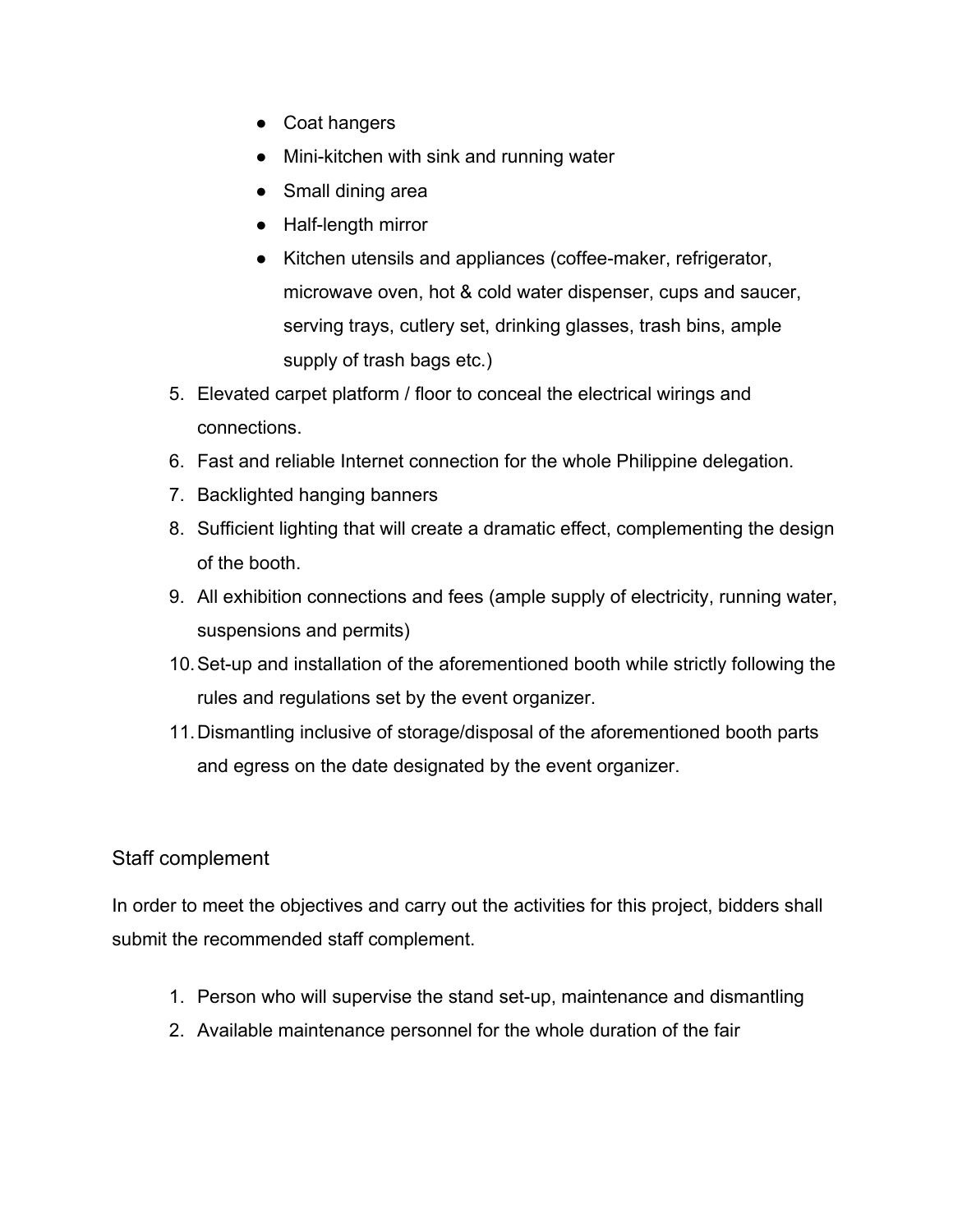Time Frame and Schedule of Work

• Submission of initial booth design is on or before July 8, 2017 Booth set-up: Should follow the official event schedule as prescribed by the events organizer

### Budget

● The total budget allocation is Php1,500,000.00 or its EUR equivalent inclusive of taxes and other fees. The financial proposal should allow for modifications in stand layout and design in accordance with the needs and requirements of the end user.

### Evaluation Procedure

- The winning bidder shall be selected not solely based on the amount of bid but the Philippines Department of Tourism Bids and Awards Committee (PDOT-BAC) shall also consider the overall design of the booth based on this Terms of Reference (TOR)
- The winning bid shall be determined based on the proposal with the most advantageous financial packaged cost, provided that the amount of the bid does not exceed the above total budget.

Contact Person

Rita Doctor / Celstine Sy

MDG - Dive Group